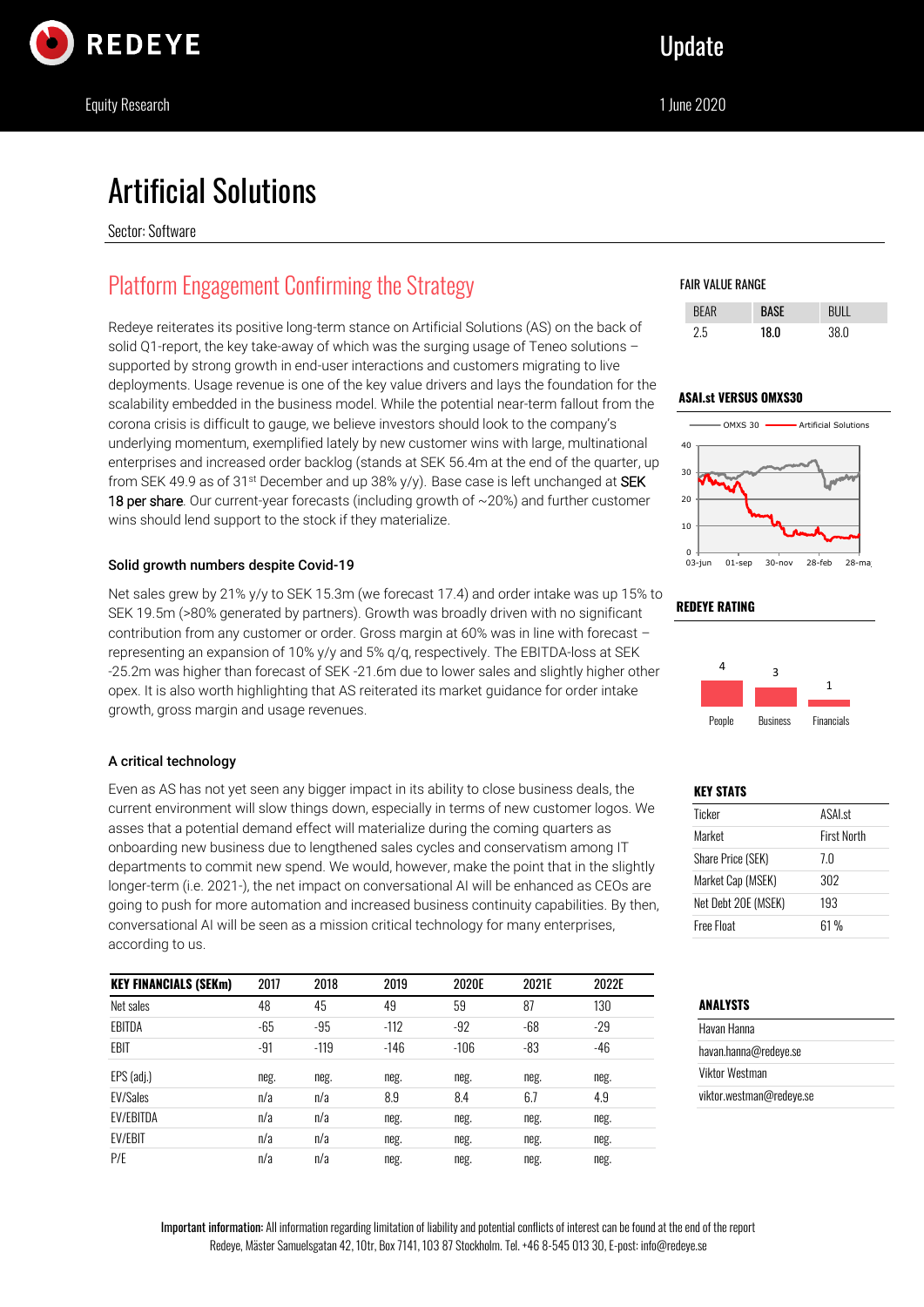# Artificial Solutions: Q1'20

Although the numbers was below forecasts we argue that Q1 was a solid quarter demonstrating positive operational trends in line with AS communicated high-margin oriented strategy. This is explained by the surge in transaction volume and solid growth for order intake and order backlog. These metrics and new customer wins are the key value drivers when evaluating AS performance. Worth highlighting is that Q1 net sales was a record for AS as a listed company. It should also be noted that EBIT in Q1'19 included SEK 22.0m in goodwill write-downs and SEK 4.1m in non-recurring items. Thus, adjusted Q1'19 EBIT was SEK -30.7m.

| <b>SEKm</b>          | Q1'19   | Q1'20e  | Q1'20a  | Diff. (abs.) |
|----------------------|---------|---------|---------|--------------|
| <b>Net sales</b>     | 12.6    | 17.4    | 15.3    | $-2.1$       |
| Capitalised costs    | 2.3     | 3.0     | 3.9     |              |
| Other income         | 0.0     | 0.0     | 0.0     |              |
| <b>Total income</b>  | 14.9    | 20.4    | 19.2    | $-1.2$       |
| <b>Total OPEX</b>    | $-46.7$ | $-42.0$ | $-44.4$ |              |
| <b>EBITDA</b>        | $-31.8$ | $-21.6$ | $-25.2$ | $-3.6$       |
|                      |         |         |         |              |
| D&A                  | $-25.1$ | $-3.0$  | $-3.4$  |              |
| <b>EBIT</b>          | $-56.9$ | $-24.6$ | $-28.6$ | $-4.0$       |
| Order intake         | 16.8    | n.a     | 19.5    |              |
| Order backlog        | 40.8    | n.a     | 56.3    |              |
| Net sales growth     | 2%      | 38%     | 21%     |              |
| Order intake growth  | -9%     | n.a     | 16%     |              |
| Order backlog growth | 29%     | n.a     | 38%     |              |
| Gross margin         | 50%     | 60%     | 60%     |              |
| <b>EBITDA</b> margin | neg     | neg     | neg     |              |
| <b>EBIT</b> margin   | neg     | neg     | neg     |              |

**Artificial Solutions: Actuals and estimates, Q1'20**

Source: Redeye Reserach, Artificial Solutions

# Usage on the Rise

The highlight in the quarter was the surge in usage of Teneo solutions, driven by planned full deployments (customers transition from proof-of-concept/pilot deployment) and also, in certain cases, lockdown induced end-user volume growth (i.e usage/interactions). More importantly, this trend is expected to continue as current and incoming pilot implementations develops into full deployments. Note that this is not directly correlated to usage revenues, as some customers buy usage licenses on an up-front basis (i.e. not all usage increase translates to a corresponding increase in usage revenue). However, we would argue that the underlying engagement (i.e. usage) may be the most important value driver as everything else stems from that. Overall transactions processed by Teneo saw an increase of over 500% y/y and 90% q/q (see figure on next page).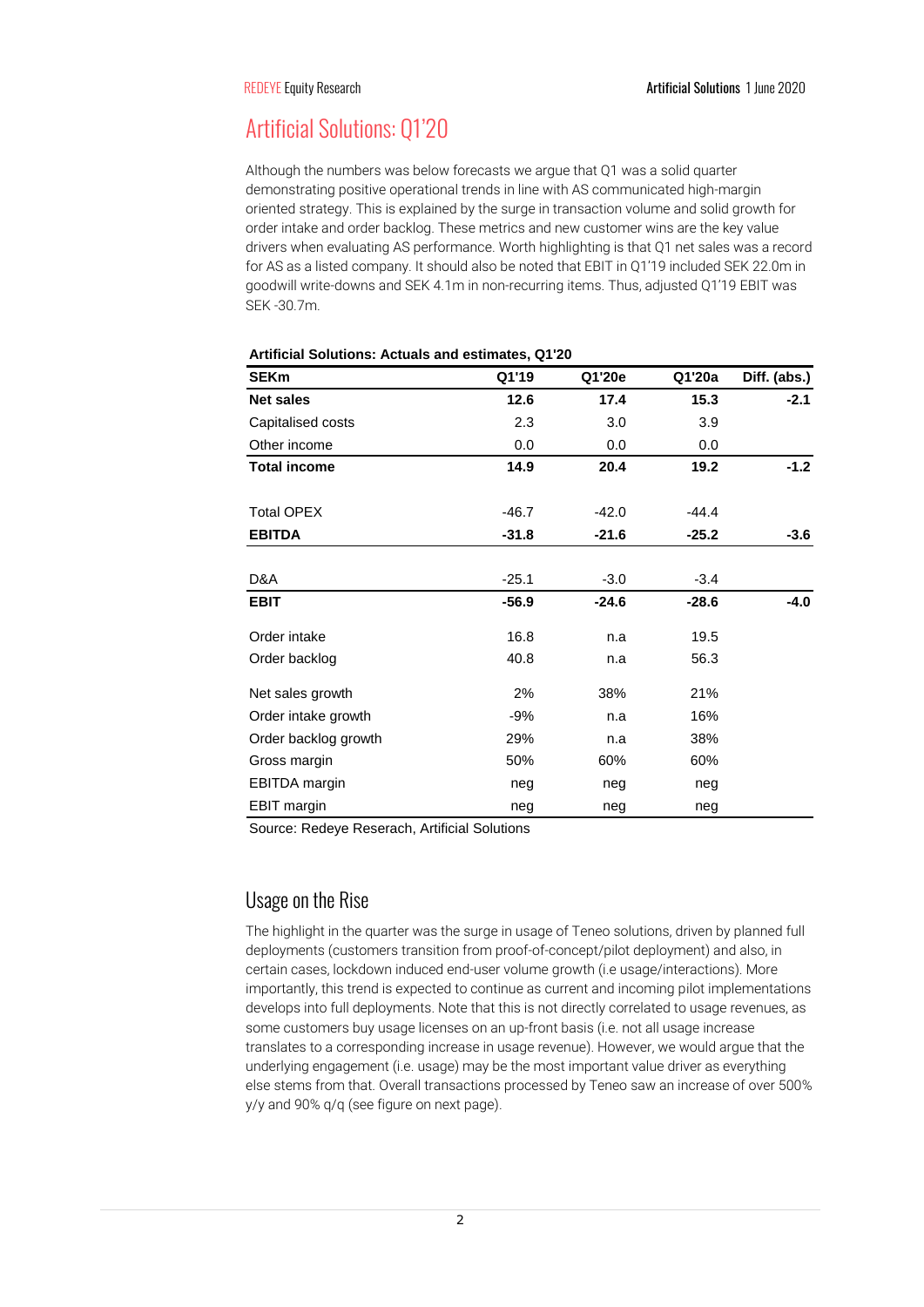## **Artificial Solutions: Total interactions for usage-based customers**



Source: Artificial Solutions

## Usage order intake the largest contributor

Q1 represented a "breakthrough" quarter, as for the first quarter ever, order intake for usage was the largest contributor ahead of licenses and services. Usage order intake grew by 127% and usage revenue was up by an impressive 170% to SEK 3.9m (representing 26 % of net sales), although from low levels.

AS latest financial target expects usage sales to represent >80% of total net sales by 2022. Even if the target seems aggressive the following factors should lend support to management's confidence:

- Q1 transaction volumes
- back-end loaded business model (many customers are just at the beginning of their deployments)
- increased volume from its large multinational enterprise customers (AS expects that its largest customers has potential to deliver usage sales of SEK ~60m)
- underlying market growth (~40%)



## **Artificial Solutions: Order intake**

Source: Redeye Research, Artificial Solutions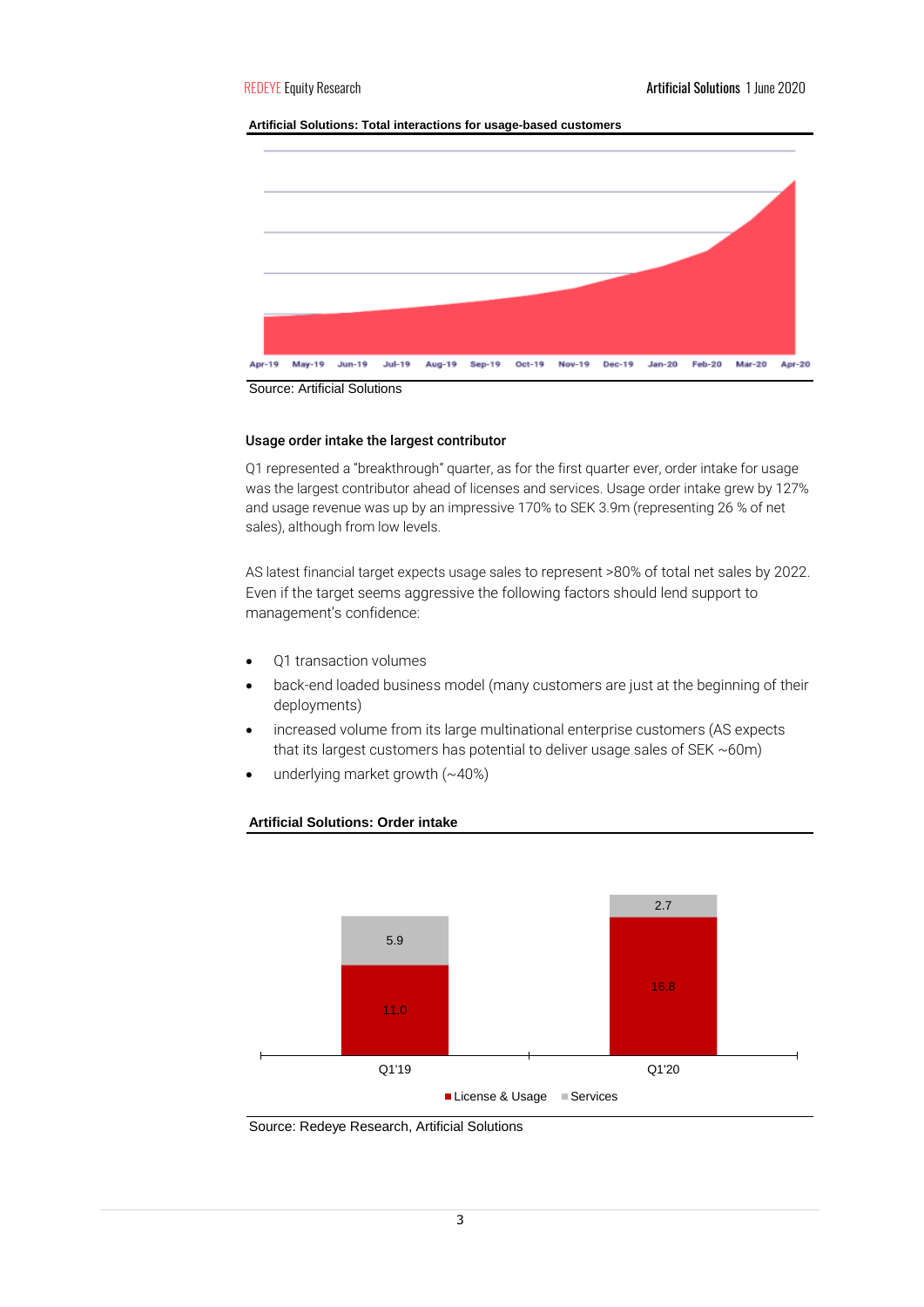Order backlog grew 38% with the largest growth in the highest gross margin types, usage at 58% and licenses at 51%.



## **Artificial Solutions: Order backlog**

Source: Redeye Research, Artificial Solutions

Besides supporting future growth, both order intake and order backlog continued its shift to a more profitable revenue mix (in line with AS strategy), see figure below.

| (SEKm)                     | Q1'19 | Q1'20 | change |
|----------------------------|-------|-------|--------|
| License & Usage            | 11.0  | 16.8  | 53%    |
| % of total                 | 65%   | 86%   |        |
| Services                   | 5.9   | 2.7   | $-54%$ |
| % of total                 | 35%   | 14%   |        |
| <b>Total order intake</b>  | 16.9  | 19.5  | 15%    |
|                            |       |       |        |
| (SEKm)                     | Q1'19 | Q1'20 | change |
| License & Usage            | 32.3  | 48.7  | 51%    |
| % of total                 | 79%   | 86%   |        |
| <b>Services</b>            | 8.5   | 7.7   | $-9%$  |
| % of total                 | 21%   | 14%   |        |
| <b>Total order backlog</b> | 40.8  | 56.4  | 38%    |

## **Artificial Solutions: Order intake & backlog, end of quarter**

Source: Redeye Research, Artificial Solutions

53% of total order backlog is expected to be delivered this year and gross margin associated with backlog is 82% (well above AS guidance of 70% from 2020). Important to note here is that as some customers will buy usage and services "as used", the future revenues from existing customers may be beyond that included in backlog at any stage. The high gross margin numbers is a result of continued success related to AS partner strategy, 82% of orders by value (63% Q4 2019) came through partners in Q1.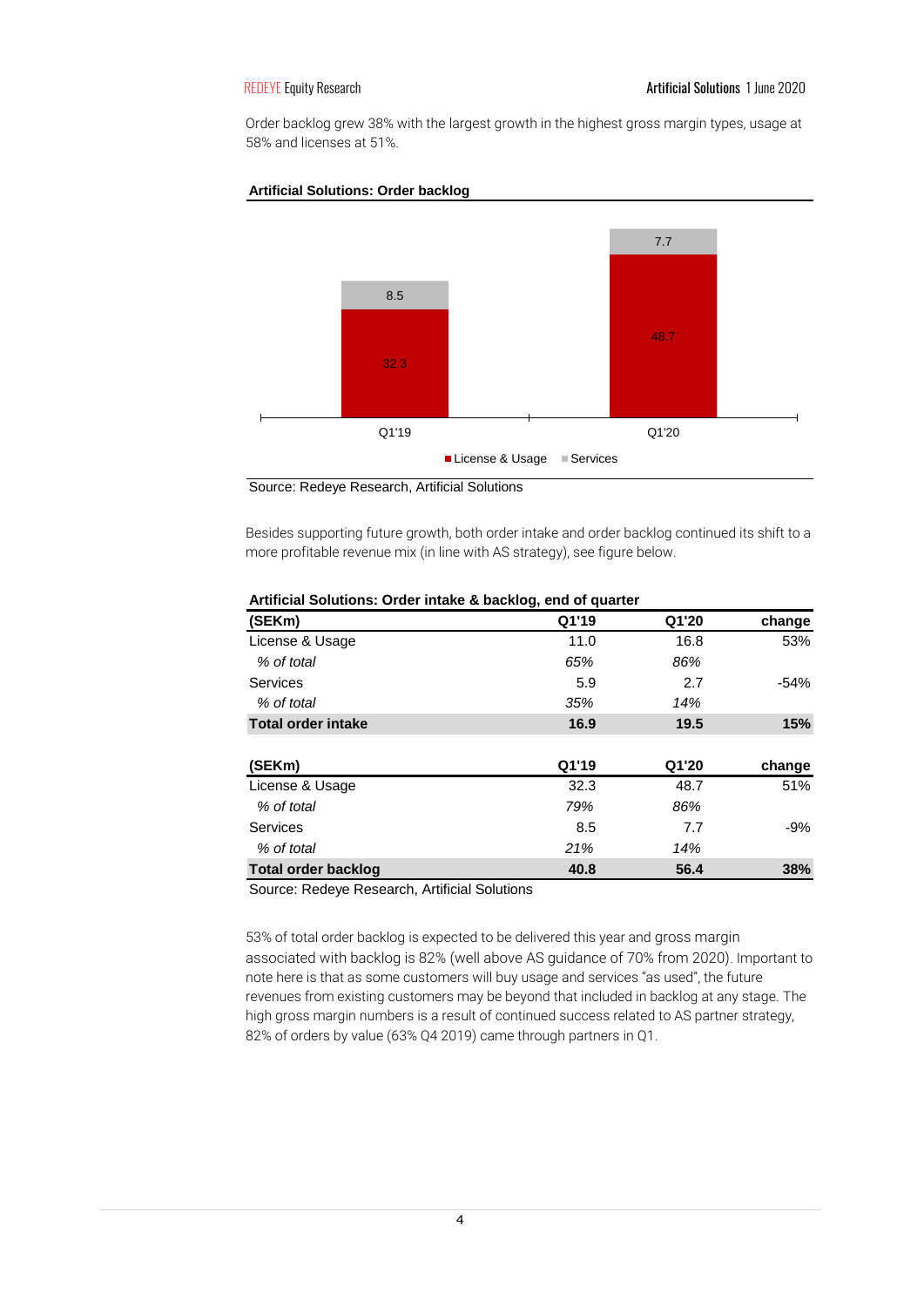

**Artificial Solutions: Order backlog March 2020**



We have many times argued that the long-term future of any tech company must be predicated on winning new customers – not merely leveraging them. Thus the two customer wins during the quarter, a large Scandinavian financial company & a global management consultancy, and Swisscom extending their commitment with a SEK 10.6m three-year agreement is encouraging, even more so against the backdrop of the crisis. During 2019 the customer base was expanded with 12 new accounts, adding to the earlier 19 customers.

We reiterate that AS largest customers are each capable of delivering usage sales around SEK 60m within two to three years, according to the company. Many customer solutions are still in early days and their solutions will inevitably progress to high volume and live implementations (provided that AS executes on the opportunities).

Also, AS has announced three new partnerships with Babel, CSG (both leading systems integrators and with UiPath (a leading robotic process automation provider). UiPath joins Blue Prism as a key partner in this very high potential space.

# Balance Sheet Progress

AS balance sheet has been strengthened as some of the proceeds from the recent rights issue has been used to repay short-term debt (stands at SEK 175.5m end of Q1'20, down from SEK 221.1m end of Q4'19). AS also [announced](https://www.avanza.se/placera/pressmeddelanden/2020/05/26/artificial-solutions-international-ab-artificial-solutions-agrees-12-month-extension-and-new-terms-on-bonds.html) a 12-month extension of the SEK 52m bonds previously due for repayment on 5th June 2020. Repayment of the Bonds will now be due for repayment on the 5th June 2021.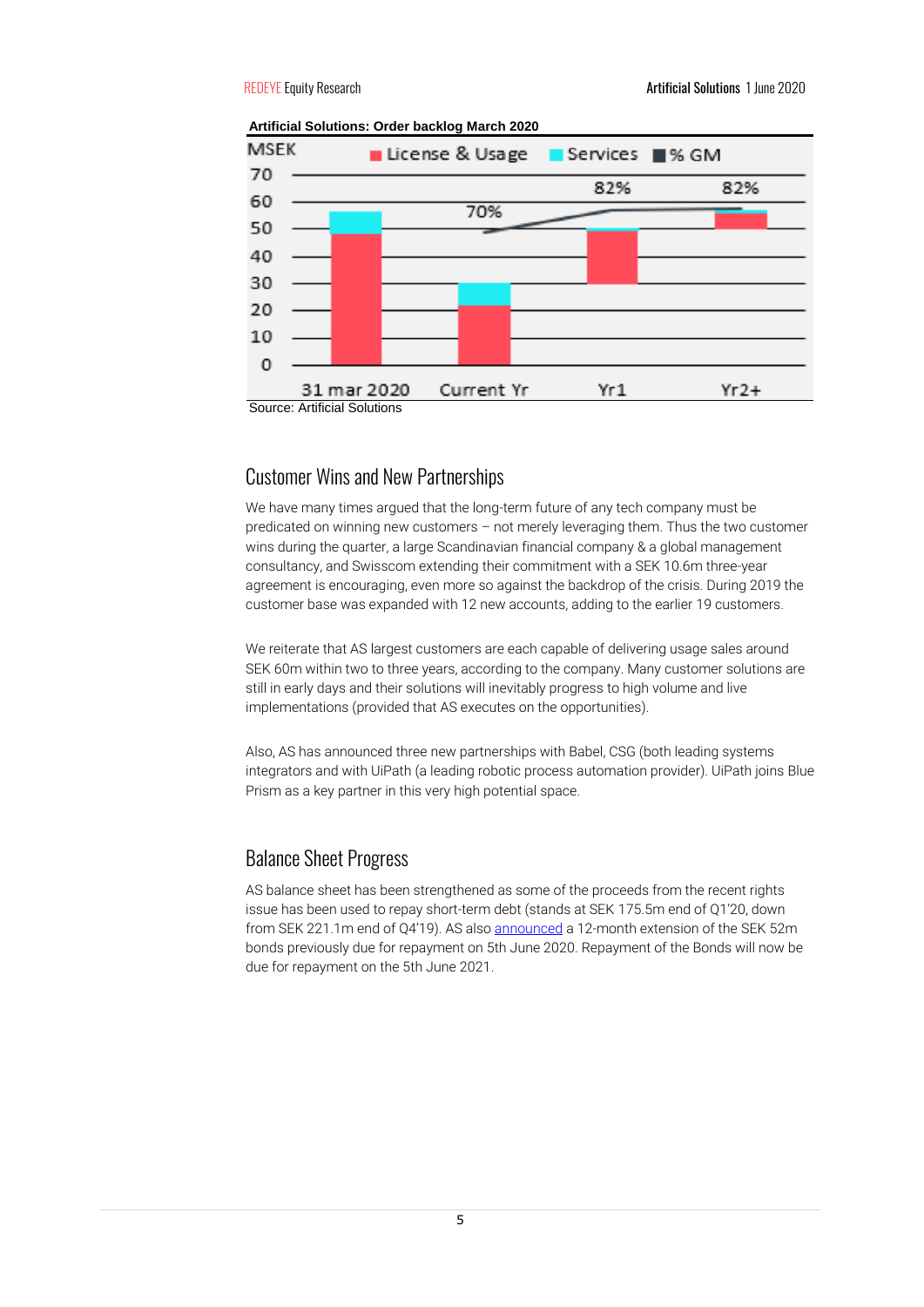# Financial Projections

# **Artificial Solutions: Profit and loss, at base case, '18-'22e**

| <b>SEKm</b>           | 2018     | 2019     | Q1'20   | Q2'20e  | Q3'20e  | Q4'20e  | 2020e    | 2021e    | 2022e    |
|-----------------------|----------|----------|---------|---------|---------|---------|----------|----------|----------|
| <b>Net sales</b>      | 44.9     | 49.0     | 15.3    | 12.9    | 13.7    | 17.1    | 58.9     | 87.2     | 129.9    |
| Capitalised costs     | 12.2     | 12.0     | 3.9     | 2.8     | 2.8     | 5.0     | 14.5     | 16.0     | 17.0     |
| Other income          | 5.3      | 7.3      | 0.0     | 0.0     | 0.0     | 5.0     | 5.0      | 5.0      | 5.0      |
| <b>Total income</b>   | 62.4     | 68.4     | 19.2    | 15.7    | 16.5    | 27.1    | 78.4     | 108.2    | 151.9    |
| Other external costs  | $-51.5$  | $-62.7$  | $-12.7$ | $-12.0$ | $-11.0$ | $-14.0$ | $-49.0$  | $-51.5$  | $-54.0$  |
| Personnel costs       | $-105.9$ | $-117.7$ | $-31.7$ | $-28.0$ | $-27.0$ | $-30.0$ | $-121.0$ | $-124.6$ | $-127.1$ |
| Other operating costs | $-0.1$   | $-0.2$   | 0.0     | 0.0     | 0.0     | 0.0     | $-0.2$   | $-0.2$   | $-0.2$   |
| <b>EBITDA</b>         | $-95.1$  | $-112.3$ | $-25.2$ | $-24.3$ | $-21.5$ | $-17.0$ | $-91.6$  | $-67.9$  | $-29.3$  |
| D&A                   | $-23.7$  | $-33.6$  | $-3.4$  | $-3.5$  | $-3.6$  | $-3.7$  | $-14.2$  | $-15.2$  | $-16.4$  |
| <b>EBIT</b>           | $-118.8$ | $-145.9$ | $-28.6$ | $-27.8$ | $-25.1$ | $-20.7$ | $-105.8$ | $-83.1$  | $-45.7$  |
| Net financials        | $-27.3$  | $-35.9$  | $-2.7$  | $-2.7$  | $-2.7$  | $-2.7$  | $-10.8$  | $-11.0$  | $-11.0$  |
| <b>EBT</b>            | $-146.1$ | $-181.8$ | $-31.3$ | $-30.5$ | $-27.8$ | $-23.4$ | $-116.6$ | $-94.1$  | $-56.7$  |
| Tax                   | 0.0      | 0.0      | $-0.2$  | 0.0     | 0.0     | 0.0     | 0.0      | 0.0      | 0.0      |
| <b>Net Income</b>     | $-146.1$ | $-181.8$ | $-31.5$ | $-30.5$ | $-27.8$ | $-23.4$ | $-116.6$ | $-94.1$  | $-56.7$  |

Source: Redeye Research, Artificial Solutions

6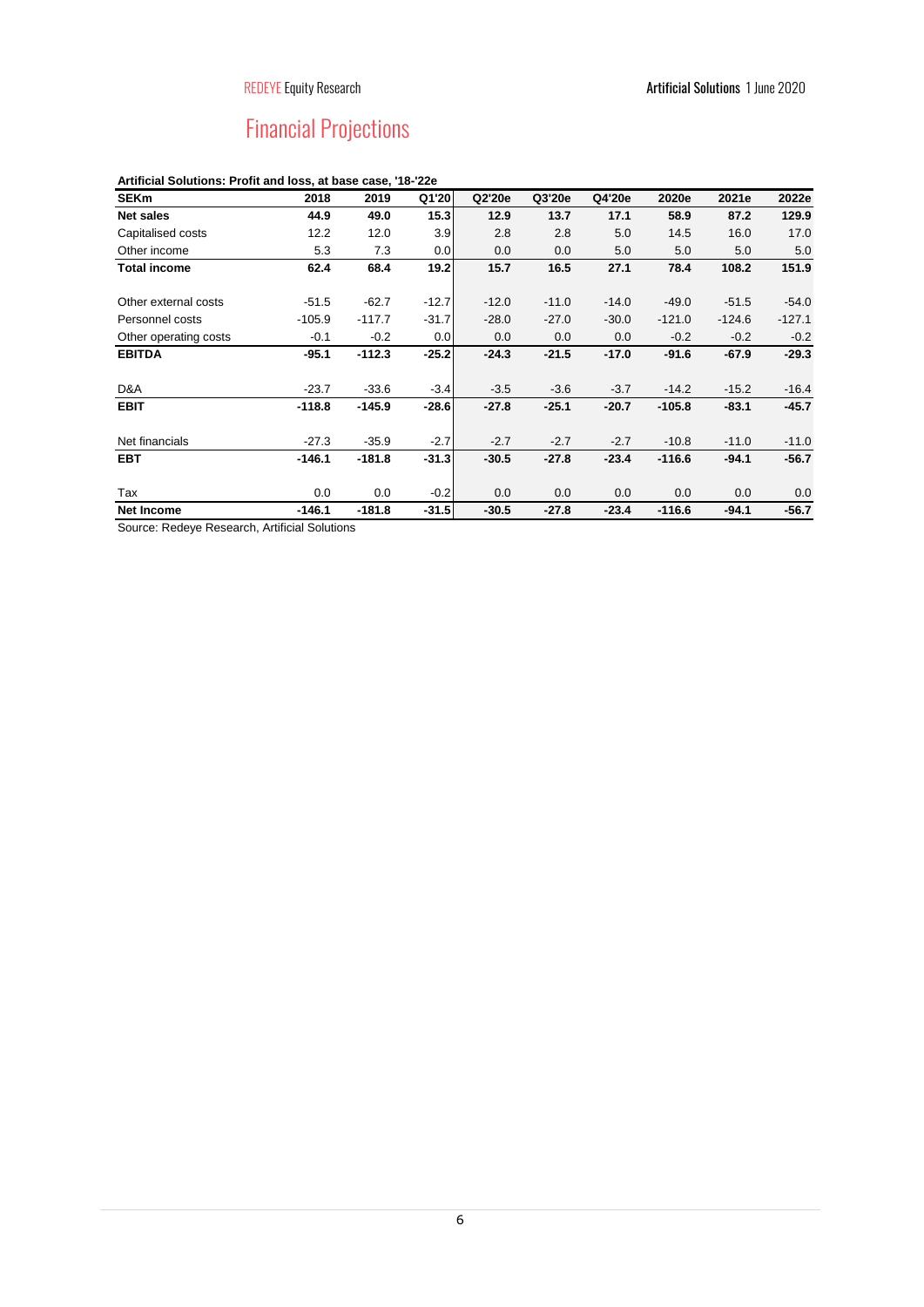# Valuation

We derive our fair value from a fundamental DCF analysis applied across three scenarios - base case (most likely), bear case (pessimistic) and bull case (optimistic).

- Sales '29e: SEK340m
- Terminal growth rate: 2%
- Avg. EBIT margin ('23-'29): 10%
- Terminal EBIT margin: 14%
- WACC: 12%

In our bear case scenario, we see our bear points materialize. It mainly boils down to competition and technology risks, where we assume that Teneo will not sustain its competitiveness over the medium and long-term.

As a result, the shift towards more profitable revenue types do not occur and the operating leverage is not realized.

These factors will contribute to AS lowering ambition and become a company with limited growth possibilities (i.e. a consultancy company with minor software sales). Lowered ambition will result in minor investments, employment, and marketing – leading to stable margins.

# Bear Case 2.5 SEK Base Case 18.0 SEK Bull Case 38.0 SEK

Key Assumptions ('23-'29):

- CAGR sales: 30%
- Terminal growth rate: 2%
- Sales '29e: SEK800m
- Avg. EBIT margin: 21%
- Terminal EBIT margin: 34%
- WACC: 12%

As the market develops, AS is well positioned to benefit from its superior offering. As a result, our base case sees it growing with the market thanks to the competitive product and its revised go-to-market strategy.

The company's high operating leverage will translate into significant profitability as we assume a low customer churn and favourable customer acquisition costs.

In base case, we anticipate positive cash flow from 2023.

- Sales '29e: SEK1 330m
- Terminal growth rate: 2%
- Avg. EBIT margin ('23-'29): 26%
- Terminal EBIT margin: 37%
- WACC: 12%

Our bull case factors in higher growth, driven by more customer wins and wider deployments at each customer (i.e. higher ACV).

Greater success will let AS to leverage its conversational data even further with a healthy rate of product innovation steaming from it – which ensures its competitiveness over a longer period.

It's operating leverage and lower churn assumptions (driven by greater stickiness from wider deployments) allows for greater margins, explaining our long-term profitability assumptions.

In bull case we anticipate positive cash flow from 2022.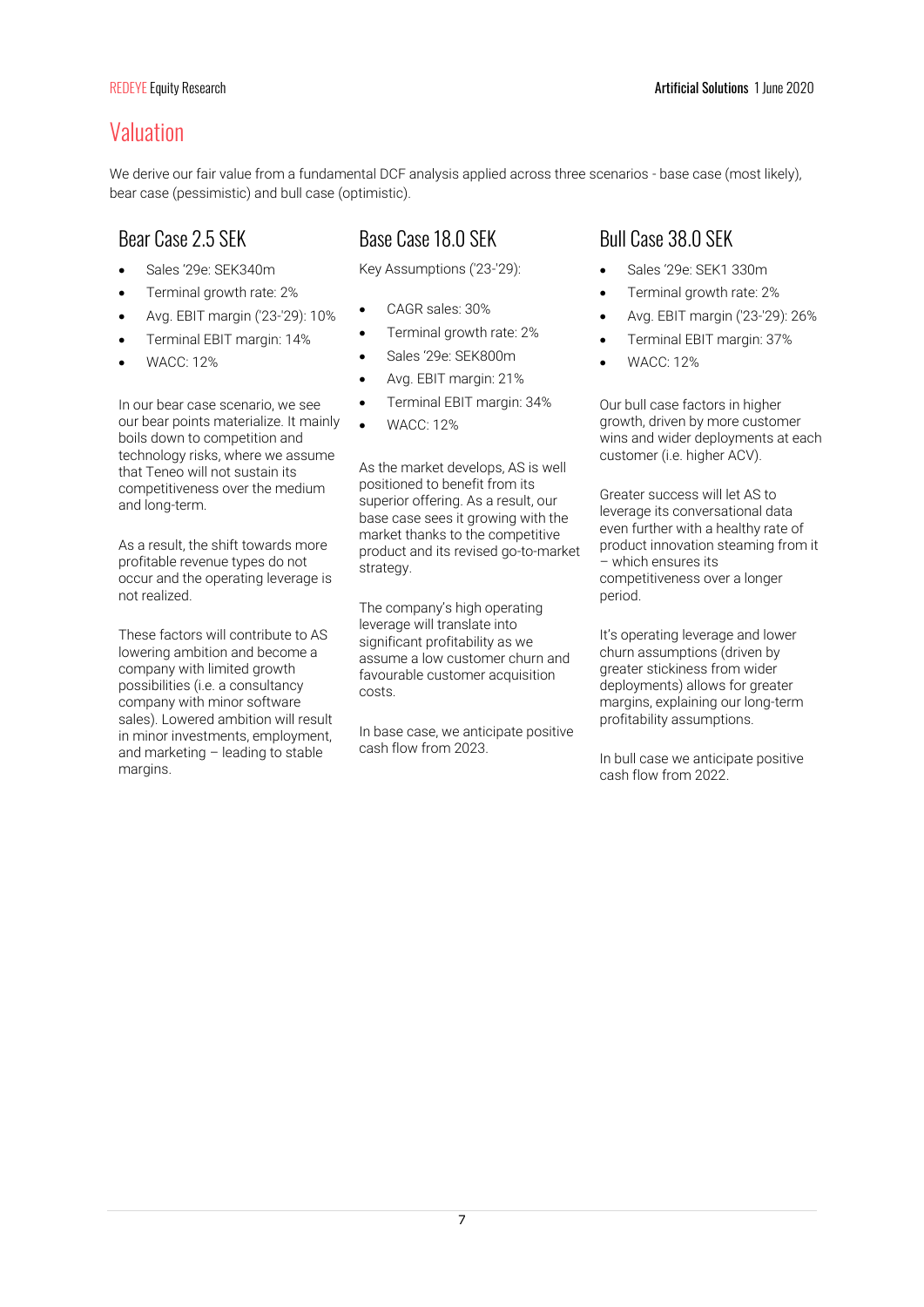# Summary Redeye Rating

The rating consists of three valuation keys, each constituting an overall assessment of several factors that are rated on a scale of 0 to 1 points. The maximum score for a valuation key is 5 points.

# Rating changes in the report: No changes

# People: 4

Artificial Solutions has a highly experienced senior management team and holds a strong position in terms of technological knowhow and products. The challenges ahead relate to good execution and management (go-to-market approach, customer acquisition, partner strategy etc.). Our assessment is that the team is well-equipped to capitalize on these opportunities. In addition to the CEO's experience from companies undergoing expansion, the majority of the team has been at AS for eight years or more. We consider the management team and the developers to be fundamental to the company, which also represents a risk (dependency on key personnel). We would like the board and management team to have more skin in the game, to confirm their confidence in the company's future and to align their interests with other shareholders'. As of now, their combined holding amounts to ~5.0%.

## Business: 3

AS is active in a market that is exhibiting particularly rapid growth. The overall global intelligent virtual assistants market is set to grow ~40% a year until 2023, according to Tractica, making it clearly a favourable market to be part of. Two of AS's three revenue streams - licenses and usage fees - provide high gross margins (~90%) and recurring revenues. The company's high operating leverage should translate into significant profitability if it succeeds in growing with its market while controlling customer churn and acquisition costs.

## Financials: 1

Even though AS secured SEK85m in a targeted share issue (Q1'20) we anticipate that the company will need to raise additional capital for its ongoing operations. Its balance sheet is strained with negative equity and considerable debt. AS has never before been able to reach profitability. In our estimates (base case), AS will reach profitability during 2023, at that point, the rating would start to gradually increase.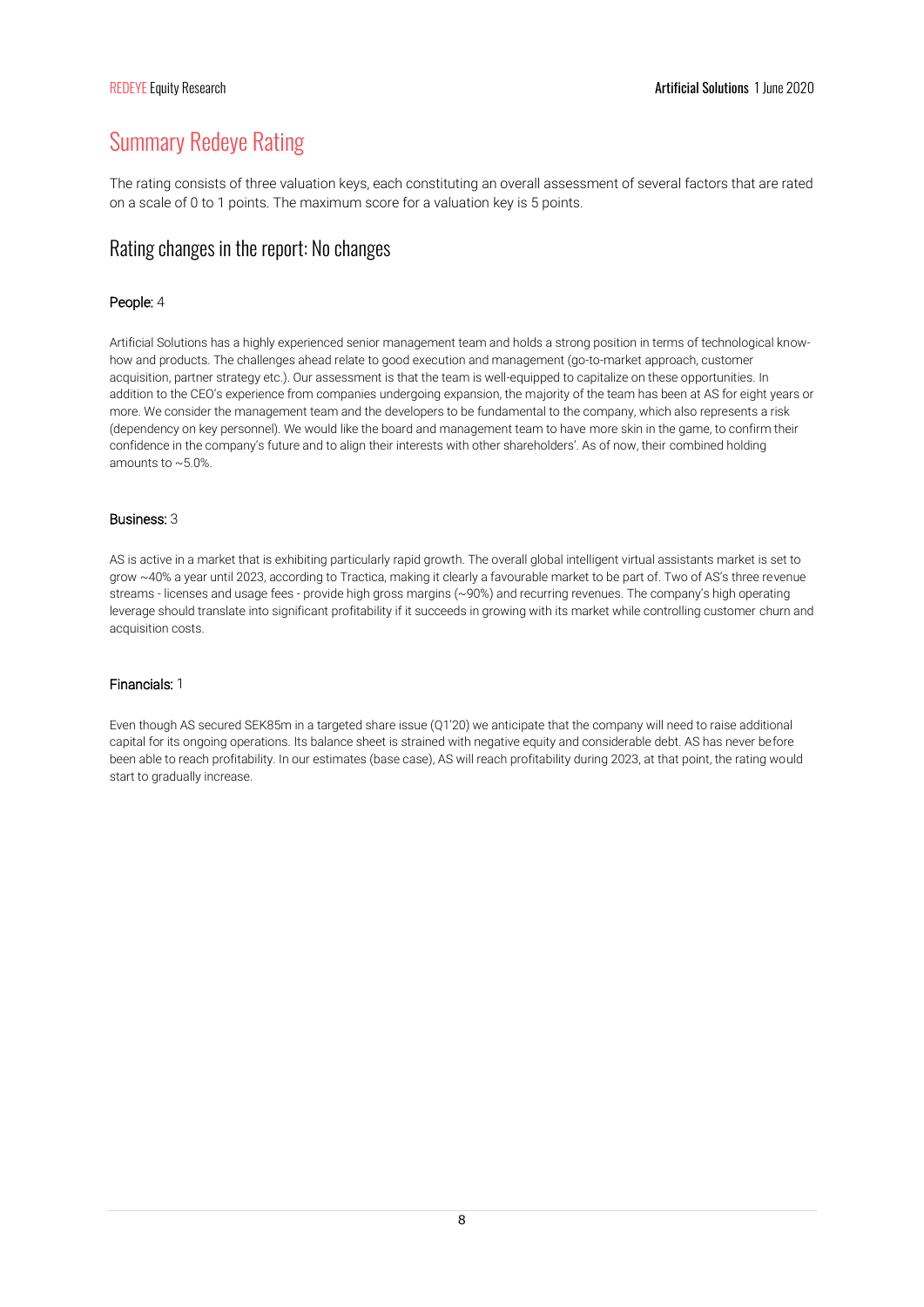| <b>INCOME STATEMENT</b>       | 2017           | 2018           | 2019           | 2020E          | 2021E          |
|-------------------------------|----------------|----------------|----------------|----------------|----------------|
| Net sales                     | 48             | 45             | 49             | 59             | 87             |
| <b>Total operating costs</b>  | $-113$         | $-140$         | $-161$         | $-151$         | $-155$         |
| EBITDA                        | $-65$          | $-95$          | $-112$         | $-92$          | $-68$          |
| Depreciation                  | -1             | $-1$           | $-1$           | $-1$           | $-1$           |
| Amortization                  | $-24$          | $-23$          | $-33$          | $-14$          | $-15$          |
| Impairment charges            | 0              | 0              | 0              | 0              | 0              |
| EBIT                          | -91            | $-119$         | $-146$         | $-106$         | $-83$          |
| Share in profits              | 0              | 0              | 0              | 0              | 0              |
| Net financial items           | $-14$          | $-27$          | $-36$          | $-11$          | $-11$          |
| Exchange rate dif.            | 0              | 0              | 0              | 0              | 0              |
| Pre-tax profit                | $-105$         | $-146$         | $-182$         | $-117$         | $-94$          |
| Tax                           | 0              | 0              | 0              | 0              | 0              |
| Net earnings                  | $-105$         | $-146$         | $-182$         | $-117$         | $-94$          |
| <b>BALANCE SHEET</b>          | 2017           | 2018           | 2019           | 2020E          | 2021E          |
| Assets                        |                |                |                |                |                |
| Current assets                |                |                |                |                |                |
| Cash in banks                 | 4              | 47             | 4              | 12             | 4              |
| Receivables                   | 4              | 6              | 32             | 7              | 10             |
| Inventories                   | 0              | 0              | 0              | 0              | 0              |
| Other current assets          | 10             | 17             | 0              | 0              | 0              |
| Current assets                | 18             | 70             | 36             | 19             | 14             |
| <b>Fixed assets</b>           |                |                |                |                |                |
| Tangible assets               | $\overline{2}$ | $\overline{2}$ | $\overline{2}$ | $\overline{2}$ | $\overline{2}$ |
| Associated comp.              | 0              | 0              | 0              | 0              | 0              |
| Investments                   | 5              | 6              | 5              | 5              | 5              |
| Goodwill                      | $\overline{1}$ | 0              | $\mathbf{0}$   | $\theta$       | 0              |
| Cap. exp. for dev.            | 0              | 0              | 0              | 0              | 0              |
|                               |                |                |                |                |                |
| O intangible rights           | 30             | 29             | 31             | 31             | 33             |
| O non-current assets          | 0              | 0              | 0              | 0              | 0              |
| <b>Total fixed assets</b>     | 45             | 37             | 38             | 38             | 40             |
| Deferred tax assets           | 0              | 0              | 0              | 0              | 0              |
| Total (assets)                | 63             | 107            | 74             | 57             | 54             |
| Liabilities                   |                |                |                |                |                |
| <b>Current liabilities</b>    |                |                |                |                |                |
| Short-term debt               | 75             | 94             | 141            | 205            | 285            |
| Accounts payable              | 36             | 47             | 49             | 52             | 54             |
| O current liabilities         | 0              | 0              | 0              | 0              | 8              |
| <b>Current liabilities</b>    | 112            | 141            | 190            | 257            | 347            |
| Long-term debt                | 24             | 52             | 0              | 0              | 0              |
| O long-term liabilities       | 0              | 0              | 0              | 0              | 0              |
| Convertibles                  | 0              | 0              | 0              | 0              | 0              |
| <b>Total Liabilities</b>      | 136            | 193            | 190            | 257            | 347            |
| Deferred tax liab             | 0              | 0              | 0              | 0              | 0              |
| Provisions                    | 0              | 0              | 0              | 0              | 0              |
|                               | $-73$          | $-86$          | $-116$         | $-199$         | $-293$         |
| Shareholders' equity          |                |                |                |                |                |
| Minority interest (BS)        | 0              | 0              | 0              | 0              | 0              |
| Minority & equity             | $-73$          | $-86$          | $-116$         | $-199$         | $-293$         |
| Total liab & SE               | 63             | 107            | 74             | 57             | 54             |
| FREE CASH FLOW                | 2017           | 2018           | 2019           | 2020E          | 2021E          |
| Net sales                     | 48             | 45             | 49             | 59             | 87             |
| <b>Total operating costs</b>  | $-113$         | $-140$         | $-161$         | $-151$         | $-155$         |
| <b>Depreciations total</b>    | $-26$          | $-24$          | $-34$          | $-14$          | $-15$          |
| EBIT                          | -91            | $-119$         | -146           | $-106$         | -83            |
| <b>Taxes on EBIT</b>          | 0              | 0              | 0              | 0              | 0              |
| NOPLAT                        | -91            | $-119$         | $-146$         | $-106$         | $-83$          |
| Depreciation                  | 26             | 24             | 34             | 14             | 15             |
| Gross cash flow               | -65            | -95            | $-112$         | $-92$          | $-68$          |
| Change in WC                  | 23             | 1              | -7             | 27             | 8              |
| <b>Gross CAPEX</b>            | $-70$          | $-16$          | $-35$          | $-15$          | $-17$          |
| Free cash flow                | $-113$         | $-109$         | $-153$         | -79            | -76            |
|                               |                |                |                |                |                |
| <b>CAPITAL STRUCTURE</b>      | 2017           | 2018           | 2019           | 2020E          | 2021E          |
| Equity ratio                  | $-115%$        | $-81%$         | $-157%$        | $-348%$        | $-546%$        |
| Debt/equity ratio             | $-137%$        | $-169%$        | $-121%$        | $-103%$        | -97%           |
| Net debt                      | 95             | 99             | 136            | 193            | 280            |
| Capital employed              | 22             | 13             | 20             | -6             | -13            |
| Capital turnover rate         | $0.8\,$        | $0.4\,$        | 0.7            | $1.0\,$        | 1.6            |
|                               |                |                |                |                |                |
| <b>GROWTH</b><br>Sales growth | 2017<br>39%    | 2018<br>$-6%$  | 2019<br>9%     | 2020E<br>20%   | 2021E<br>48%   |
| EPS growth (adj)              | 0%             | $-44%$         | -59%           | $-36%$         | $-19%$         |

# REDEYE Equity Research **Artificial Solutions 1** June 2020

| 12.0%    |                                                                     |                                                                                                                                                                                                                                                                                                                          |                                                                                                                                                                                                                                                                                                                  | 205                                                                                                                                                                                                               |
|----------|---------------------------------------------------------------------|--------------------------------------------------------------------------------------------------------------------------------------------------------------------------------------------------------------------------------------------------------------------------------------------------------------------------|------------------------------------------------------------------------------------------------------------------------------------------------------------------------------------------------------------------------------------------------------------------------------------------------------------------|-------------------------------------------------------------------------------------------------------------------------------------------------------------------------------------------------------------------|
|          |                                                                     |                                                                                                                                                                                                                                                                                                                          |                                                                                                                                                                                                                                                                                                                  | 747                                                                                                                                                                                                               |
|          | Net debt (20E)                                                      |                                                                                                                                                                                                                                                                                                                          |                                                                                                                                                                                                                                                                                                                  | $-193$                                                                                                                                                                                                            |
|          |                                                                     |                                                                                                                                                                                                                                                                                                                          |                                                                                                                                                                                                                                                                                                                  | 760                                                                                                                                                                                                               |
|          | Nr. of shares                                                       |                                                                                                                                                                                                                                                                                                                          |                                                                                                                                                                                                                                                                                                                  | 43.2                                                                                                                                                                                                              |
|          |                                                                     |                                                                                                                                                                                                                                                                                                                          |                                                                                                                                                                                                                                                                                                                  |                                                                                                                                                                                                                   |
|          |                                                                     |                                                                                                                                                                                                                                                                                                                          |                                                                                                                                                                                                                                                                                                                  | 18.0                                                                                                                                                                                                              |
|          |                                                                     |                                                                                                                                                                                                                                                                                                                          |                                                                                                                                                                                                                                                                                                                  | 7.0                                                                                                                                                                                                               |
|          | 2018                                                                | 2019                                                                                                                                                                                                                                                                                                                     | 2020E                                                                                                                                                                                                                                                                                                            | 2021E                                                                                                                                                                                                             |
|          | 0%                                                                  | 0%                                                                                                                                                                                                                                                                                                                       | $0\%$                                                                                                                                                                                                                                                                                                            | $0\%$                                                                                                                                                                                                             |
|          |                                                                     |                                                                                                                                                                                                                                                                                                                          |                                                                                                                                                                                                                                                                                                                  | 6233%                                                                                                                                                                                                             |
|          |                                                                     |                                                                                                                                                                                                                                                                                                                          |                                                                                                                                                                                                                                                                                                                  | 1341%                                                                                                                                                                                                             |
|          |                                                                     |                                                                                                                                                                                                                                                                                                                          |                                                                                                                                                                                                                                                                                                                  | $-78%$                                                                                                                                                                                                            |
|          | $-325%$                                                             | $-371%$                                                                                                                                                                                                                                                                                                                  | $-198%$                                                                                                                                                                                                                                                                                                          | $-95%$<br>$-108%$                                                                                                                                                                                                 |
|          |                                                                     |                                                                                                                                                                                                                                                                                                                          |                                                                                                                                                                                                                                                                                                                  | 2021E                                                                                                                                                                                                             |
|          |                                                                     |                                                                                                                                                                                                                                                                                                                          |                                                                                                                                                                                                                                                                                                                  | $-2.18$                                                                                                                                                                                                           |
| $-18.29$ | $-10.28$                                                            | $-4.20$                                                                                                                                                                                                                                                                                                                  | $-2.70$                                                                                                                                                                                                                                                                                                          | $-2.18$                                                                                                                                                                                                           |
| 0.00     | 0.00                                                                | 0.00                                                                                                                                                                                                                                                                                                                     | $0.00\,$                                                                                                                                                                                                                                                                                                         | 0.00                                                                                                                                                                                                              |
| 16.56    | 6.98                                                                | 3.15                                                                                                                                                                                                                                                                                                                     | 4.47                                                                                                                                                                                                                                                                                                             | 6.49                                                                                                                                                                                                              |
| 5.76     | 14.22                                                               | 43.24                                                                                                                                                                                                                                                                                                                    | 43.24                                                                                                                                                                                                                                                                                                            | 43.24                                                                                                                                                                                                             |
| 2017     | 2018                                                                | 2019                                                                                                                                                                                                                                                                                                                     | 2020E                                                                                                                                                                                                                                                                                                            | 2021E                                                                                                                                                                                                             |
|          | 99.2                                                                | 438.1                                                                                                                                                                                                                                                                                                                    | 495.0                                                                                                                                                                                                                                                                                                            | 582.3                                                                                                                                                                                                             |
|          | 0.0                                                                 | $-1.7$                                                                                                                                                                                                                                                                                                                   | $-2.6$                                                                                                                                                                                                                                                                                                           | $-3.2$                                                                                                                                                                                                            |
|          | $0.0\,$                                                             | $-1.7$                                                                                                                                                                                                                                                                                                                   | $-2.6$                                                                                                                                                                                                                                                                                                           | $-3.2$                                                                                                                                                                                                            |
|          |                                                                     |                                                                                                                                                                                                                                                                                                                          |                                                                                                                                                                                                                                                                                                                  | 3.5                                                                                                                                                                                                               |
|          |                                                                     |                                                                                                                                                                                                                                                                                                                          |                                                                                                                                                                                                                                                                                                                  | 6.7                                                                                                                                                                                                               |
|          |                                                                     |                                                                                                                                                                                                                                                                                                                          |                                                                                                                                                                                                                                                                                                                  | $-8.6$                                                                                                                                                                                                            |
|          |                                                                     |                                                                                                                                                                                                                                                                                                                          |                                                                                                                                                                                                                                                                                                                  | $-7.0$                                                                                                                                                                                                            |
|          |                                                                     |                                                                                                                                                                                                                                                                                                                          |                                                                                                                                                                                                                                                                                                                  | $-1.0$                                                                                                                                                                                                            |
|          |                                                                     |                                                                                                                                                                                                                                                                                                                          |                                                                                                                                                                                                                                                                                                                  | 18/20E                                                                                                                                                                                                            |
|          |                                                                     |                                                                                                                                                                                                                                                                                                                          |                                                                                                                                                                                                                                                                                                                  | $1.4\%$                                                                                                                                                                                                           |
|          |                                                                     |                                                                                                                                                                                                                                                                                                                          |                                                                                                                                                                                                                                                                                                                  | 26.7%                                                                                                                                                                                                             |
|          |                                                                     |                                                                                                                                                                                                                                                                                                                          |                                                                                                                                                                                                                                                                                                                  | $-52.1%$<br>26.1%                                                                                                                                                                                                 |
|          |                                                                     |                                                                                                                                                                                                                                                                                                                          |                                                                                                                                                                                                                                                                                                                  |                                                                                                                                                                                                                   |
|          |                                                                     |                                                                                                                                                                                                                                                                                                                          |                                                                                                                                                                                                                                                                                                                  | <b>VOTES</b><br>38.8%                                                                                                                                                                                             |
|          |                                                                     |                                                                                                                                                                                                                                                                                                                          |                                                                                                                                                                                                                                                                                                                  | 5.9%                                                                                                                                                                                                              |
|          |                                                                     |                                                                                                                                                                                                                                                                                                                          |                                                                                                                                                                                                                                                                                                                  | 4.2%                                                                                                                                                                                                              |
|          |                                                                     |                                                                                                                                                                                                                                                                                                                          |                                                                                                                                                                                                                                                                                                                  | 2.8%                                                                                                                                                                                                              |
|          |                                                                     |                                                                                                                                                                                                                                                                                                                          |                                                                                                                                                                                                                                                                                                                  | 2.7%                                                                                                                                                                                                              |
|          |                                                                     |                                                                                                                                                                                                                                                                                                                          |                                                                                                                                                                                                                                                                                                                  | 2.4%                                                                                                                                                                                                              |
|          |                                                                     |                                                                                                                                                                                                                                                                                                                          |                                                                                                                                                                                                                                                                                                                  | 2.3%                                                                                                                                                                                                              |
|          |                                                                     |                                                                                                                                                                                                                                                                                                                          |                                                                                                                                                                                                                                                                                                                  | 1.9%                                                                                                                                                                                                              |
|          |                                                                     |                                                                                                                                                                                                                                                                                                                          |                                                                                                                                                                                                                                                                                                                  | $1.6\%$                                                                                                                                                                                                           |
|          |                                                                     |                                                                                                                                                                                                                                                                                                                          |                                                                                                                                                                                                                                                                                                                  | $1.5\%$                                                                                                                                                                                                           |
|          |                                                                     |                                                                                                                                                                                                                                                                                                                          |                                                                                                                                                                                                                                                                                                                  | ASAI.st                                                                                                                                                                                                           |
|          |                                                                     |                                                                                                                                                                                                                                                                                                                          |                                                                                                                                                                                                                                                                                                                  | <b>First North</b>                                                                                                                                                                                                |
|          |                                                                     |                                                                                                                                                                                                                                                                                                                          |                                                                                                                                                                                                                                                                                                                  | 7.0                                                                                                                                                                                                               |
|          |                                                                     |                                                                                                                                                                                                                                                                                                                          |                                                                                                                                                                                                                                                                                                                  | 43.2                                                                                                                                                                                                              |
|          |                                                                     |                                                                                                                                                                                                                                                                                                                          |                                                                                                                                                                                                                                                                                                                  | 301.8                                                                                                                                                                                                             |
|          |                                                                     |                                                                                                                                                                                                                                                                                                                          |                                                                                                                                                                                                                                                                                                                  |                                                                                                                                                                                                                   |
|          |                                                                     |                                                                                                                                                                                                                                                                                                                          |                                                                                                                                                                                                                                                                                                                  | Lawrence Flynn                                                                                                                                                                                                    |
|          |                                                                     |                                                                                                                                                                                                                                                                                                                          |                                                                                                                                                                                                                                                                                                                  | <b>Chris Bushnell</b>                                                                                                                                                                                             |
|          |                                                                     |                                                                                                                                                                                                                                                                                                                          |                                                                                                                                                                                                                                                                                                                  | <b>Chris Bushnell</b>                                                                                                                                                                                             |
|          |                                                                     |                                                                                                                                                                                                                                                                                                                          |                                                                                                                                                                                                                                                                                                                  | Ăsa Hedin                                                                                                                                                                                                         |
|          |                                                                     |                                                                                                                                                                                                                                                                                                                          |                                                                                                                                                                                                                                                                                                                  |                                                                                                                                                                                                                   |
|          |                                                                     |                                                                                                                                                                                                                                                                                                                          |                                                                                                                                                                                                                                                                                                                  |                                                                                                                                                                                                                   |
|          |                                                                     |                                                                                                                                                                                                                                                                                                                          |                                                                                                                                                                                                                                                                                                                  |                                                                                                                                                                                                                   |
|          | 39.2%<br>Neg.<br>2017<br>$-18.29$<br><b>SHAREHOLDER STRUCTURE %</b> | Share price, SEK<br>2017<br>$0\%$<br>$-679%$<br>$-275%$<br>$0\%$<br>$-532%$<br>$-137%$<br>$-212%$<br>$-191%$<br>$-265%$<br>$-221%$<br>2018<br>$-10.28$<br>95.3<br>0.0<br>0.0<br>0.0<br>$0.0\,$<br>2.0<br>2.2<br>$-1.5$<br>$-1.0$<br>$-1.0$<br>$-0.8$<br>0.0<br>$0.0\,$<br>24.6%<br>$-2.2%$<br>$-75.5%$<br>8.4%<br>Equity | <b>CASH FLOW, MSEK</b><br>NPV FCF (2020-2028)<br>NPV FCF (2029-)<br>Fair value estimate MSEK<br>Fair value e. per share, SEK<br>$-432%$<br>$-1140%$<br>$-229%$<br>$-298%$<br>2019<br>$-4.20$<br>6.2<br>8.9<br>$-3.9$<br>$-3.0$<br>$-2.6$<br><b>GROWTH/YEAR</b><br>Net sales<br>Operating profit adj<br>EPS, just | $-772%$<br>$-523%$<br>$-156%$<br>$-180%$<br>2020E<br>$-2.70$<br>5.1<br>8.4<br>$-5.4$<br>$-4.7$<br>$-1.5$<br><b>CAPITAL</b><br>38.8%<br>5.9%<br>$4.2\%$<br>2.8%<br>2.7%<br>2.4%<br>2.3%<br>1.9%<br>$1.6\%$<br>1.5% |

Viktor Westman

viktor.westman@redeye.se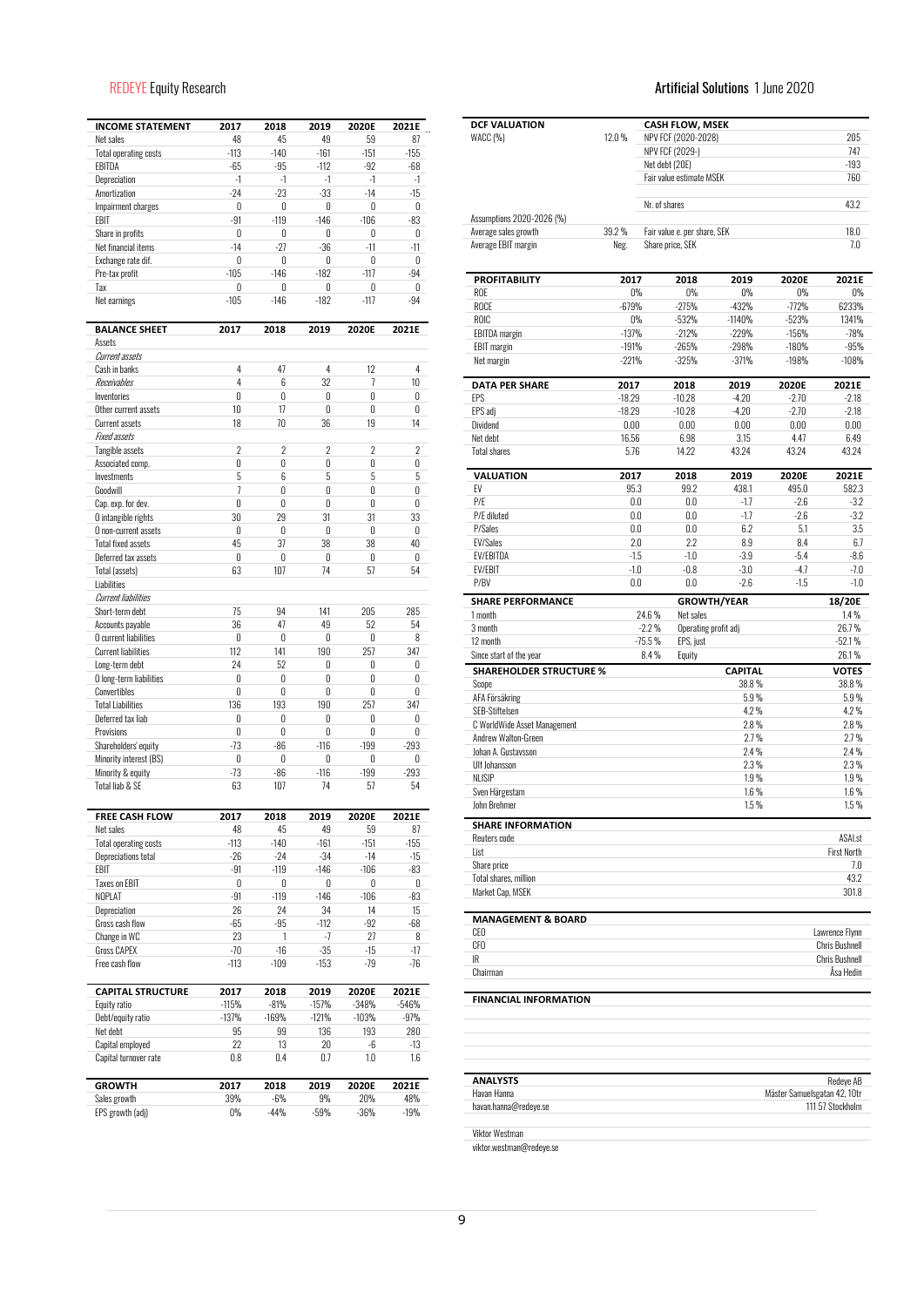# Redeye Rating and Background Definitions

# Company Quality

Company Quality is based on a set of quality checks across three categories; PEOPLE, BUSINESS, FINANCE. These are the building blocks that enable a company to deliver sustained operational outperformance and attractive longterm earnings growth.

Each category is grouped into multiple sub-categories assessed by five checks. These are based on widely accepted and tested investment criteria and used by demonstrably successful investors and investment firms. Each sub-category may also include a complementary check that provides additional information to assist with investment decision-making.

If a check is successful, it is assigned a score of one point; the total successful checks are added to give a score for each sub-category. The overall score for a category is the average of all sub-category scores, based on a scale that ranges from 0 to 5 rounded up to the nearest whole number. The overall score for each category is then used to generate the size of the bar in the Company Quality graphic.

# People

At the end of the day, people drive profits. Not numbers. Understanding the motivations of people behind a business is a significant part of understanding the long-term drive of the company. It all comes down to doing business with people you trust, or at least avoiding dealing with people of questionable character.

The People rating is based on quantitative scores in seven categories:

Passion, Execution, Capital Allocation, Communication, Compensation, Ownership, and Board.

# Business

If you don't understand the competitive environment and don't have a clear sense of how the business will engage customers, create value and consistently deliver that value at a profit, you won't succeed as an investor. Knowing the business model inside out will provide you some level of certainty and reduce the risk when you buy a stock. The Business rating is based on quantitative scores grouped into five sub-categories:

Business Scalability, Market Structure, Value Proposition, Economic Moat, and Operational Risks.

# Financials

Investing is part art, part science. Financial ratios make up most of the science. Ratios are used to evaluate the financial soundness of a business. Also, these ratios are key factors that will impact a company's financial performance and valuation. However, you only need a few to determine whether a company is financially strong or weak.

The Financial rating is based on quantitative scores that are grouped into five separate categories:

Earnings Power, Profit Margin, Growth Rate, Financial Health, and Earnings Quality.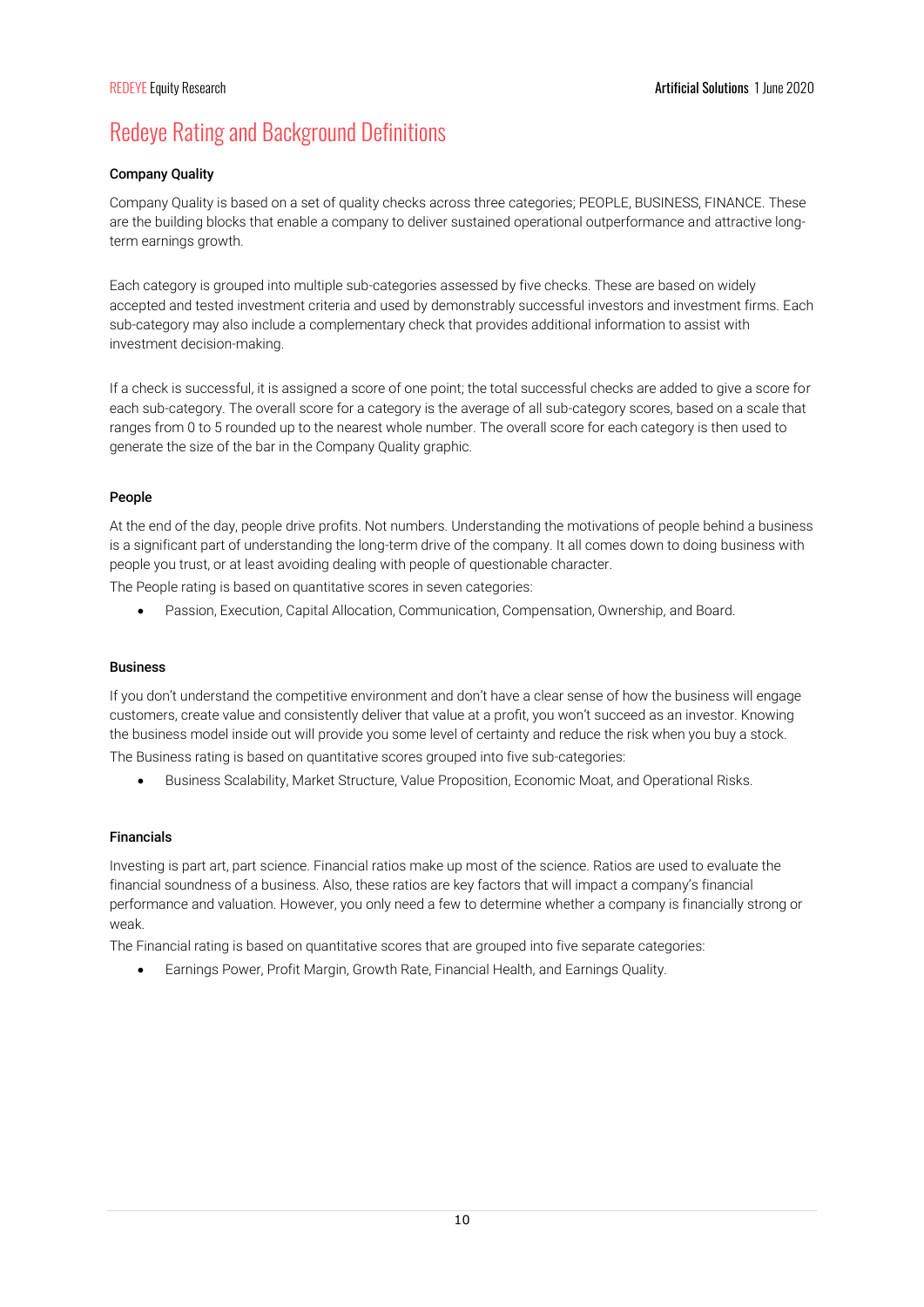# Redeye Equity Research team

Management

Björn Fahlén bjorn.fahlen@redeye.se

Håkan Östling hakan.ostling@redeye.se

# Technology Team

Jonas Amnesten jonas.amnesten@redeye.se

Henrik Alveskog henrik.alveskog@redeye.se

Havan Hanna havan.hanna@redeye.se

Kristoffer Lindström kristoffer.lindstrom@redeye.se

Erika Madebrink erika.madebrink@redeye.se

Fredrik Nilsson fredrik.nilsson@redeye.se

Tomas Otterbeck tomas.otterbeck@redeye.se

Eddie Palmgren eddie.palmgren@redeye.se

Oskar Vilhelmsson oskar.vilhelmsson@redeye.se

Viktor Westman viktor.westman@redeye.se **Editorial** Eddie Palmgren eddie.palmgren@redeye.se

Mark Siöstedt mark.siostedt@redeye.se

# Life Science Team

Gergana Almquist gergana.almquist@redeye.se

Oscar Bergman oscar.bergman@redeye.se

Anders Hedlund anders.hedlund@redeye.se

Arvid Necander arvid.necander@redeye.se

Erik Nordström erik.nordstrom@redeye.se

Klas Palin klas.palin@redeye.se

Jakob Svensson jakob.svensson@redeye.se

Ludvig Svensson ludvig.svensson@redeye.se

Niklas Elmhammer niklas.elmhammer@redeye.se

Mats Hyttinge mats.hyttinge@redeye.se